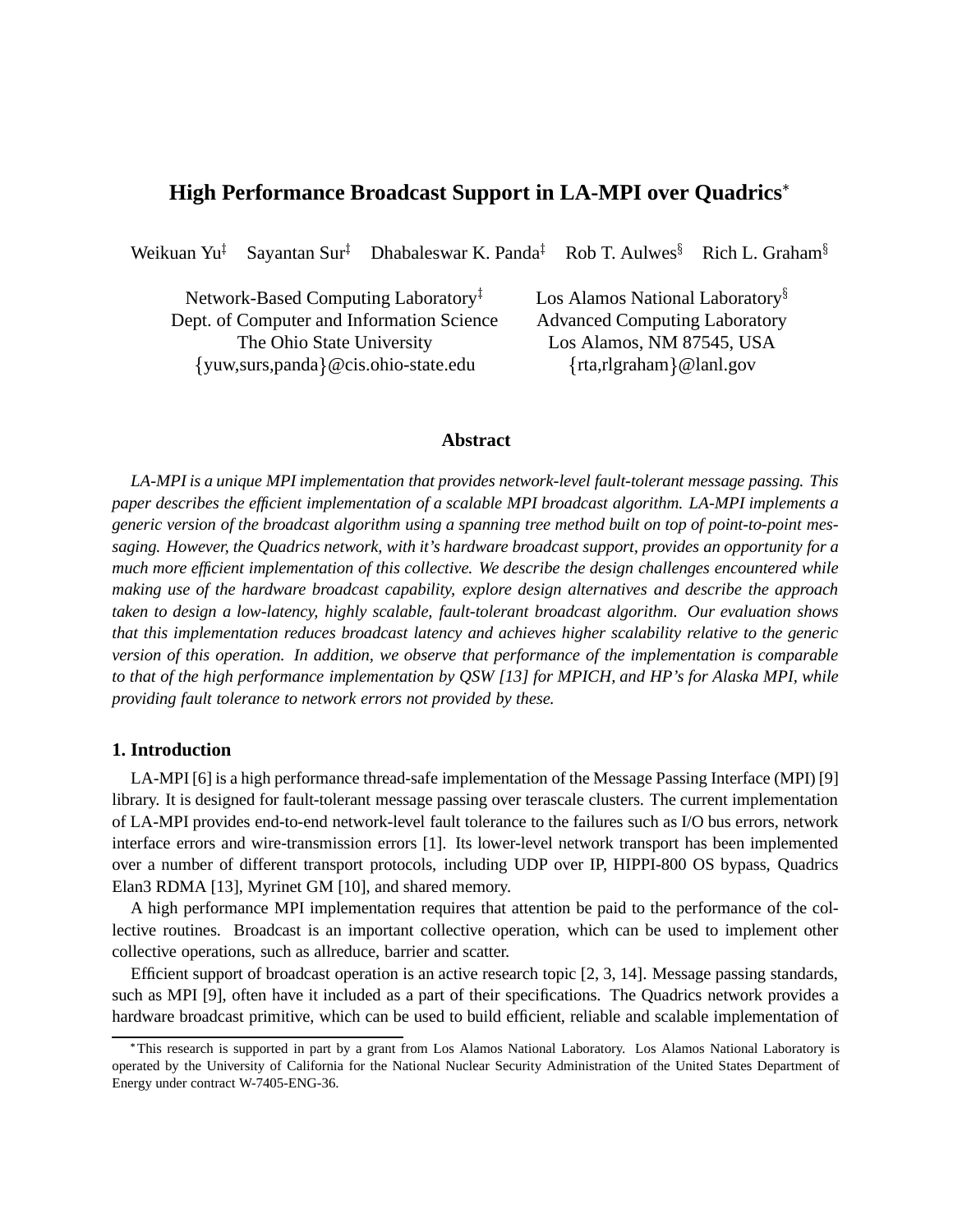the MPI broadcast operation. Using this hardware broadcast primitive, a high performance broadcast operation has been implemented by QSW [13] for MPICH [7], a widely used implementation of MPI standard, and by HP's for Alaska MPI. However, these implementations ignore the issue of end-to-end reliable data delivery, this is left to the Quadrics hardware.

The current LA-MPI implementation is generic, using point-to-point messaging and a spanning tree algorithm to implement the broadcast. Fault tolerance to data transmission errors is already provided by the point-to-point messaging layer. In this paper we describe how we use the hardware broadcast primitive provided by the Quadrics network to implement an efficient MPI broadcast function, while providing fault tolerance to data transmission errors. We start by describing the benefits and limitations of Quadrics hardware broadcast support, the associated challenges in incorporating this functionality into LA-MPI. Then we explore the design challenges to use Quadrics hardware broadcast to achieve low latency and high scalability while providing network-level fault tolerance. Accordingly, we have implemented the broadcast algorithm with the best suitable strategies. Our evaluation shows that the new algorithm achieves a latency of  $8.9\mu s$ when broadcasting a 4-byte message over 256 processes on a 64-node system.

The rest of the paper is organized as follows. We give an overview of Quadrics network, its programming libraries and the hardware broadcast primitive in Section 2, and an overview of LA-MPI in Section 3. In Section 4 we then describe the design challenges for the incorporation of the hardware broadcast into LA-MPI. In Section 5, we describe our broadcast algorithm and its implementation, and in Section 6, we describe the performance evaluation of this algorithm. Finally, in Section 7 we summarize our research and discuss future work directions.

### **2. Overview of Quadrics**

Quadrics network (QsNet) [11] provides low-latency, high-bandwidth communication with its two building blocks: a programmable Elan network interface card and the Elite switch, which are interconnected in a fat-tree topology.

**QsNet Communication and Hardware Broadcast** – A parallel program over QsNet consists of processes with different virtual process identifiers (VPIDs). Interprocess communication is supported by an efficient model, remote direct memory access (RDMA). To enable RDMA, each process maps a portion of its virtual address space into the network interface, allowing access from remote processes via the communication processor. RDMA can then transfer data over the network at a low latency without requiring the involvement of remote processes. An efficient, reliable and scalable hardware broadcast is also supported over QsNet [13]. A sender process performs this by addressing a set of processes with a single preallocated VPID. As shown in Fig. 1, a hardware broadcast packet takes a predetermined path to reach all the recipients. It is successfully delivered only when all the recipients send an acknowledgment. The top Elite switch in the path takes care of broadcasting the packets to and combining the acknowledgments from the recipients [12]. However, the hardware broadcast has its own restrictions. The processes being addressed must have contiguous VPIDs in order for the switch to perform the broadcast. In addition, the destination addresses in a hardware broadcast have to be the same across all the processes being addressed.

**QsNet Programming Library** – QsNet provides the Elan and Elan3 libraries as an interface for its Elan3 network [13], with the Elan3 programming library (libelan3) being the lowest-level programming library. At the Elan3 level, a process in a parallel job is allocated a virtual process id (VPID) and maps a portion of its address space into the Elan interface. These processes can then communicate with each other through an abstraction of distributed virtual shared memory, formed by the mapped address space. A higher-level programming library, libelan, extends the libelan3 with point-to-point, tagged message passing primitives (called Tagged Message Ports or Tports) and support for collective operations. This programming interface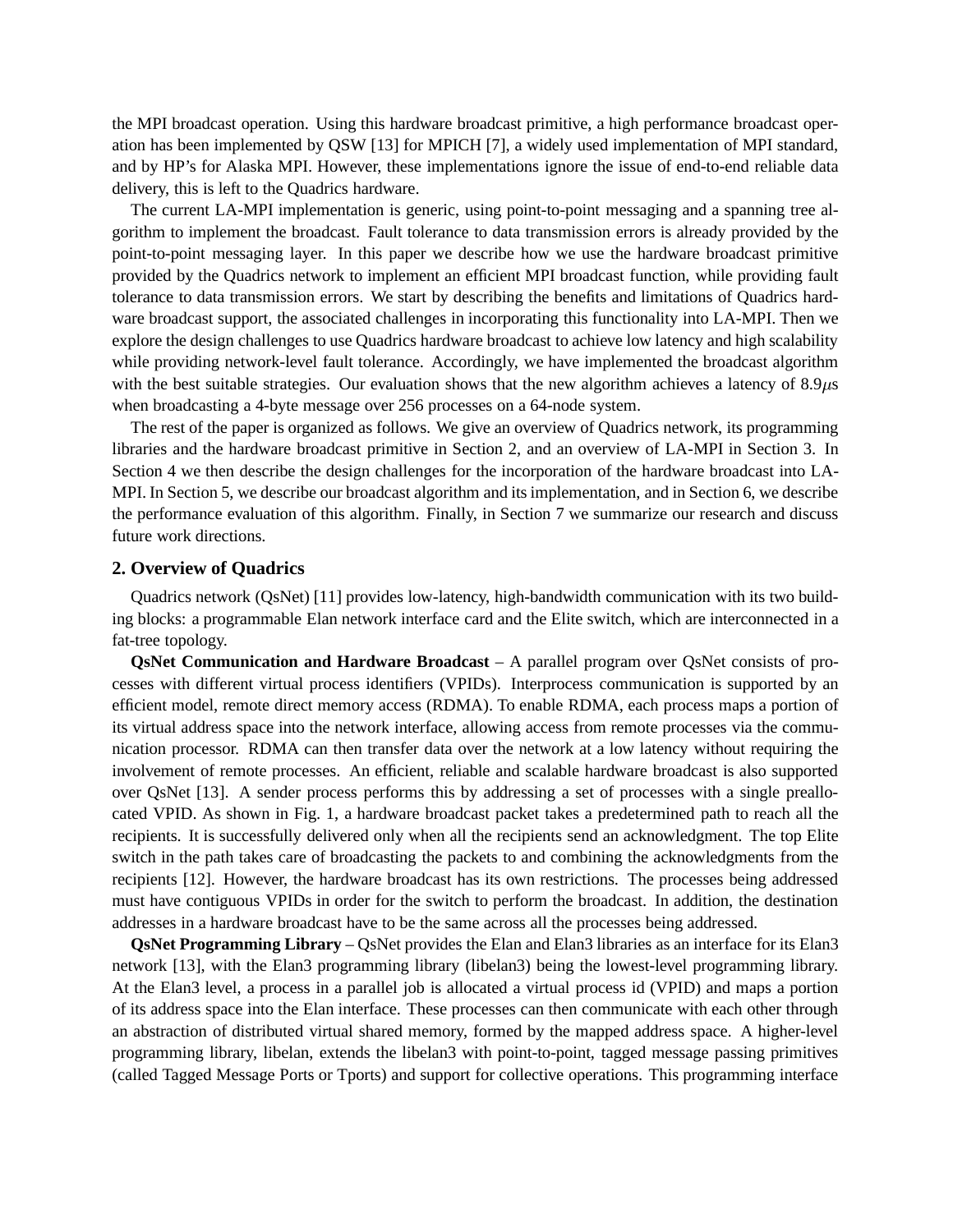

**Figure 2. LA-MPI Architecture**

is very similar to MPI [7]. Both the collective support and the Tport programming interface are used by QSW [13] to implement the high performance MPI support of MPICH [7].

**Implementation of Broadcast in libelan** – A broadcast operation in a parallel program can involve an arbitrary set of processes, which may not have contiguous VPIDs. The destination address in each process may not be the same, or may not even be elan addressable. Currently, the communication processor in the elan network interface supports only a 32-bit virtual address space [13]. These limitations impose challenges to developers who want to make use of the benefits of the hardware based broadcast communication. The libelan library provides elan bcast() function which takes advantage of Quadrics hardware broadcast while overcoming its limitations. To use the hardware broadcast, the current implementation of elan bcast() provides two broadcast buffers, which are used alternatively by the broadcast operations. To avoid the incoming broadcast messages clobbering the existing message with RDMA, elan bcast() forces synchronization before the start of every broadcast operation. Consecutive broadcast operations are then throttled by this inserted synchronization, which can lead to a low broadcast throughput. Although it is not possible to eliminate the synchronization, it would be beneficial if its frequency can be reduced. Since network-level fault-tolerance is the goal, LA-MPI is developed from the lowest elan3 programming library and provides a different communication protocol from libelan. Thus the libelan collective support cannot be used by LA-MPI for its collective communication.

# **3. Overview of LA-MPI**

In this section, we give some background information of LA-MPI. As shown in Fig. 2, the implementation of LA-MPI has its MPI interface layered upon a set of User Level Messaging (ULM) interface primitives, which itself consists of two layers: the Memory and Message Layer (MML) and the Send and Receiver Layer (SRL) [6]. The MML provides message management services including message routing (i.e., network path selection), message tag matching, buffer allocation for uniform and non-uniform memory access machines (NUMA), message retransmission, and message status tracking. The SRL is reponsible for sending and receiving message fragments through different network adapters and shared memory, and is highly network dependent.

# **3.1. The Memory and Message Layer**

The memory and message layer is a set of common abstractions to ensure reliable message delivery and matching while minimizing the overhead of memory management for LA-MPI data structures and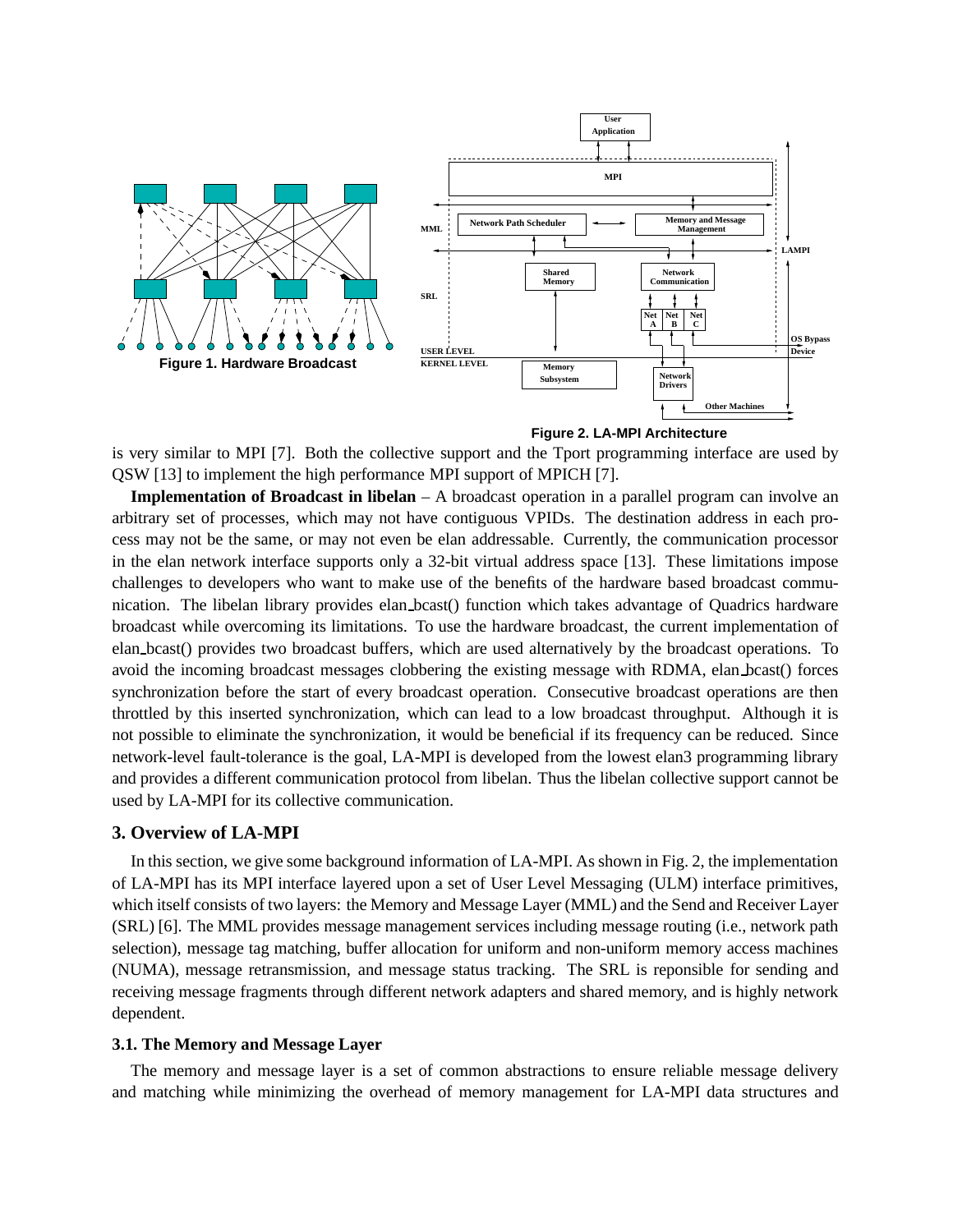buffers [6]. The MML layer is composed of a memory manager, a set of network paths, and a path scheduler. The memory manager controls all memory (physical and virtual), including the process private memory, shared memory, as well as "network memory", such as memory on the NIC. A network path is a homogeneous transport abstraction used to encapsulate the properties of different network devices and protocols. A path controls access to one or more network interface cards (NICs), within a path there may be several independent "routes". The path scheduler "binds" a specific message between a pair of source and destination processes to a particular path, so that different messages between the same end-points may use different paths. In short, all three components of the MML architecture, together, provide support to MPI functionalities with network transmission-specific primitives (i.e., the SRL).

#### **3.2. The Send and Receiver Layer**

The Send and Receive Layer (SRL) is responsible for sending and receiving messages. It consists of multiple network path implementations and a highly optimized shared memory communication implementation. The SRL layer supports message fragmentation and reassembly. Messages that do not require the network (on-host) are simply copied through shared memory. Those that do require the network (off-host) are handled by the Network Communication module, where the message fragments are sent via physical resources associated with the path, to which the message is bound. In addition, this layer handles the in-order delivery required by the MPI standard. Data that arrives out-of-order is queued for later processing as unexpected data.

# **4. Design Challenges**

Designing a general purpose MPI broadcast routine to take advantage of the hardware broadcast capabilities presented by the Quadrics interconnect presents several design challenges. These include global buffer allocation and management, broadcast to an arbitrary set of processes which may not have contiguous VPIDs, acknowledgment and synchronization, retransmission, and reliability. In this section, we explore each of these issues and discuss several strategies to overcome them.

# **4.1. Global Buffer Allocation and Management**

Hardware broadcast can only address a destination address that is global across the set of receiving processes. This necessitates the use of global memory. In order to do this, an identical elan3 address space across all processes is allocated and then mapped to the main virtual memory by each process. The consistency of the global memory has to be maintained. Two alternatives can be employed to maintain the consistency. One is to create a global allocator that enforces the consistency and each memory request will use this global allocator as a handle. The other is to divide the global memory into an array of global buffers and use different buffers for broadcast operations sequentially. The first alternative can allocate memory for larger number of requests. Correspondingly, the NIC has to perform the increasing number of address translation for these requests. Since Quadrics communication is very sensitive to the pattern of address translation [8], it would be better to choose the second alternative if one wants to minimize the number of address translation requests and, hence, reduce their effects. It is also easier to manage the memory by dividing them into a small number of buffers. The maintenance of the global memory consistency is also discussed later in Subsection 4.3.

### **4.2. Broadcast to Arbitrary Set of Processes**

MPI broadcast operation can involve an arbitrary set of processes while Quadrics hardware broadcast can only address a set of processes with contiguous VPIDs. It is a design challenge to broadcast to an arbitrary set of processes. There are several design alternatives for such a broadcast pattern. One alternative is to partition the processes into disjoint subsets of contiguous processes and perform a broadcast operation to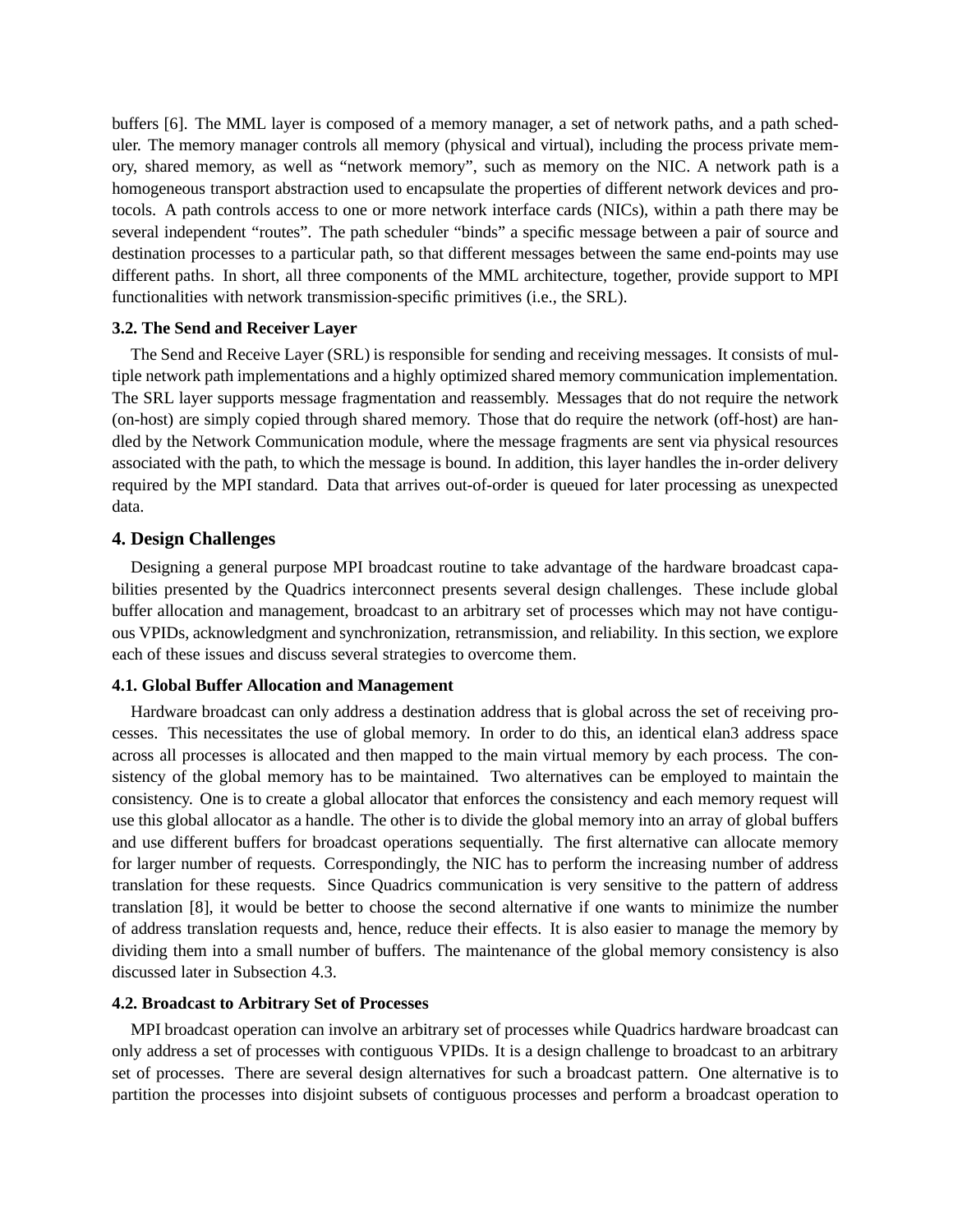each of these sets. This allows the utilization of the existing hardware broadcast potential while paying the cost of a linearly increased latency with respect to the number of multicast subgroups. At its extreme, the broadcast latency within a group of sparsely distributed processes can increase linearly with respect to the group size. Another alternative is to partition the processes into disjoint sets of processes with contiguous VPIDs. Then a tree-based algorithm can be used to perform the broadcast with each unit being a set of processes with contiguous VPIDs. After receiving the data, processes in one set can forward the data to other sets. For fast expansion of the number of processes that can broadcast the data, the sets of processes can be chosen to receive the data in the order of their sizes. This alternative has been explored by Coll et. al. [4]. The tree topology, and so its corresponding data structure, is rather complex, compared to the first alternative. In addition, the resource management framework (RMS) of Quadrics network tends to allocate processes for a parallel program from the first available network nodes. This approach usually leads to a good contiguity in the base group (the group of processes MPI COMM WORLD starts with). Moreover, the use of the base group (MPI COMM WORLD) by collective operations is very common in MPI programs. Thus the first alternative can be sufficient for the purpose of exploiting the advantages of the hardware broadcast.

#### **4.3. Acknowledgment and Synchronization**

Since the data can be written to a remote process without its knowledge, it must be ensured that a new message does not clobber the previous message that is still in the global buffer. Thus synchronization across the processes is needed before a broadcast operation reuses a global buffer.

One alternative for the synchronization is to use a tree-based algorithm to have a process collect all the acknowledgments and then update others with the combined results. Another is to use a special form of Quadrics network transactions, test-and-set, to perform a test on a global value [5, 13]. This transaction tests a value against the global value at various processes, and it optionally writes a new value to the global address [12]. Using this transaction for the synchronization, one can have all processes write a number to a dedicated global address, and wait for the number to be updated. This synchronization is very efficient when all the processes reach the synchronization fairly close to each other. However, an exponential back-off scheme must be in place to avoid too much broadcast traffic incurred by the test-and-set transaction [12, 13]. In addition, the timing of the synchronization is also important. The synchronization can be delayed if there are still global buffers available. Then the delayed synchronization cost can be amortized over a set of broadcast operations. Using the first alternative along with a sufficiently large set of global buffers can be a better choice, since it avoids potentially too much broadcast traffic and its cost can be insignificant when amortized.

# **4.4. Retransmission and Reliability**

Unlike many MPI libraries that consider all underlying communication perfectly reliable, LA-MPI is designed to tolerate the failures of the PCI bus and the network [6]. The errors can be propagated and the effect of these errors can be amplified in long running parallel programs over terascale clusters, because of the sheer number of their components. To achieve reliable end-to-end message passing, LA-MPI optionally supports sender-side retransmission when the messages have exceeded their timeout periods for point-topoint messages. A similar sender side retransmission can be employed to achieve reliable broadcast. There are two different cases to be considered depending on whether Quadrics hardware broadcast is still available for the retransmission of the broadcast messages or not.

When the hardware broadcast is available, every broadcast message is transmitted along with a main memory-to-main memory 32-bit additive checksum or 32-bit cyclic redundancy code (CRC) (if it is needed). This checksum/CRC protects the message against network and I/O bus corruption. When the message is received by the recipients, its checksum/CRC is validated before the recipients acknowledge the arrival of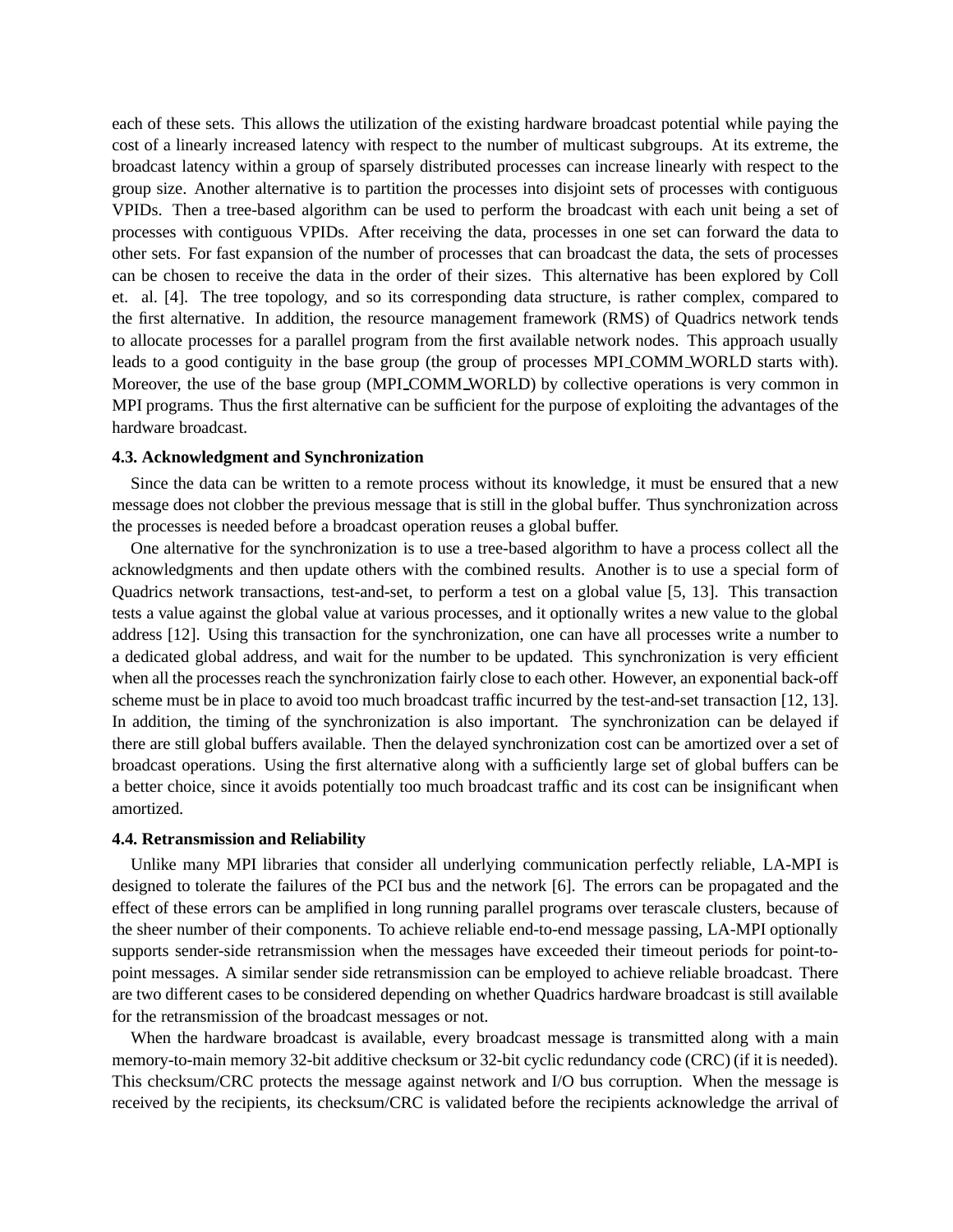data. If the verification is successful, the recipients generate their positive acknowledgment, ACKs. Otherwise, negative acknowledgments, NACKs, are generated. The ACKs and NACKs are combined during the synchronization and the corresponding sender processes are notified after the synchronization. A timestamp and the number of retransmission times are also generated with every broadcast message. The loss of a message can be detected by the sender or the receiver when it has exceeded its timeout period. An exponential back-off scheme is used to avoid flooding the network with broadcast traffic.

When the hardware broadcast is no longer available or its failure is suspected, a fail-over function must be provided to detect this and rebind all the outstanding broadcast operations to another broadcast operation on top of point-to-point operations. The fault tolerant point-to-point operations in LA-MPI can then ensure the completion of the outstanding broadcast operations.



**Figure 3. Broadcast Flow Path Using Quadrics Hardware Broadcast**

**Figure 4. Synchronization of the Broadcast Operation**

# **5. Our Implementation**

**Memory Allocation and Request Binding** – As shown in Fig. 3, we implemented the broadcast operation with added support in both the MML and the SRL in LA-MPI. To make use of the hardware broadcast, we chose the second alternative described in Subsection 4.1 to allocate global memory and divide it into a number of channels. As shown in Fig. 3, a broadcast operation binds to one of the channels when they are available. This is shown as Step 1 in the MML for both the senders and receivers.

**Message Transmission** – The SRL is extended with functionalities to take care of the broadcast of messages. At the sender side, the sender generates CRC/checksum and creates a message header at the beginning of the channel. If the message is not elan addressable or if it is less than 16KB, it is copied over and appended to the header. Then this message is transmitted over the network with hardware broadcast. To avoid the copying overhead, when the message is large than 16KB and also elan addressable, it is transmitted as a separate message before the header. This is shown as Step 2 in Fig. 3. The dashed line shows the separate data message. When the recipients do not have contiguous VPIDs, the sender partitions them as disjoint groups and allocates a broadcast VPID for each group. The broadcast message is transmitted to each group in a chained manner, using chained DMA provided by Quadrics [13].

**Message Reception and Status Update** – When the broadcast message arrives at the receiver end, its tag is matched against the corresponding broadcast request at the receiver' side. If it is the expected message, the data is copied into the destination buffer, and CRC/checksum is generated and compared to the CRC/checksum contained in the header. If the received data is not corrupted, the request status is updated as completed, as shown in Fig. 3 (Step 3 and 4 at the receiver side). If the message is not expected or its data is corrupted, the message is dropped and a NACK is generated to signify the error. The NACK is detected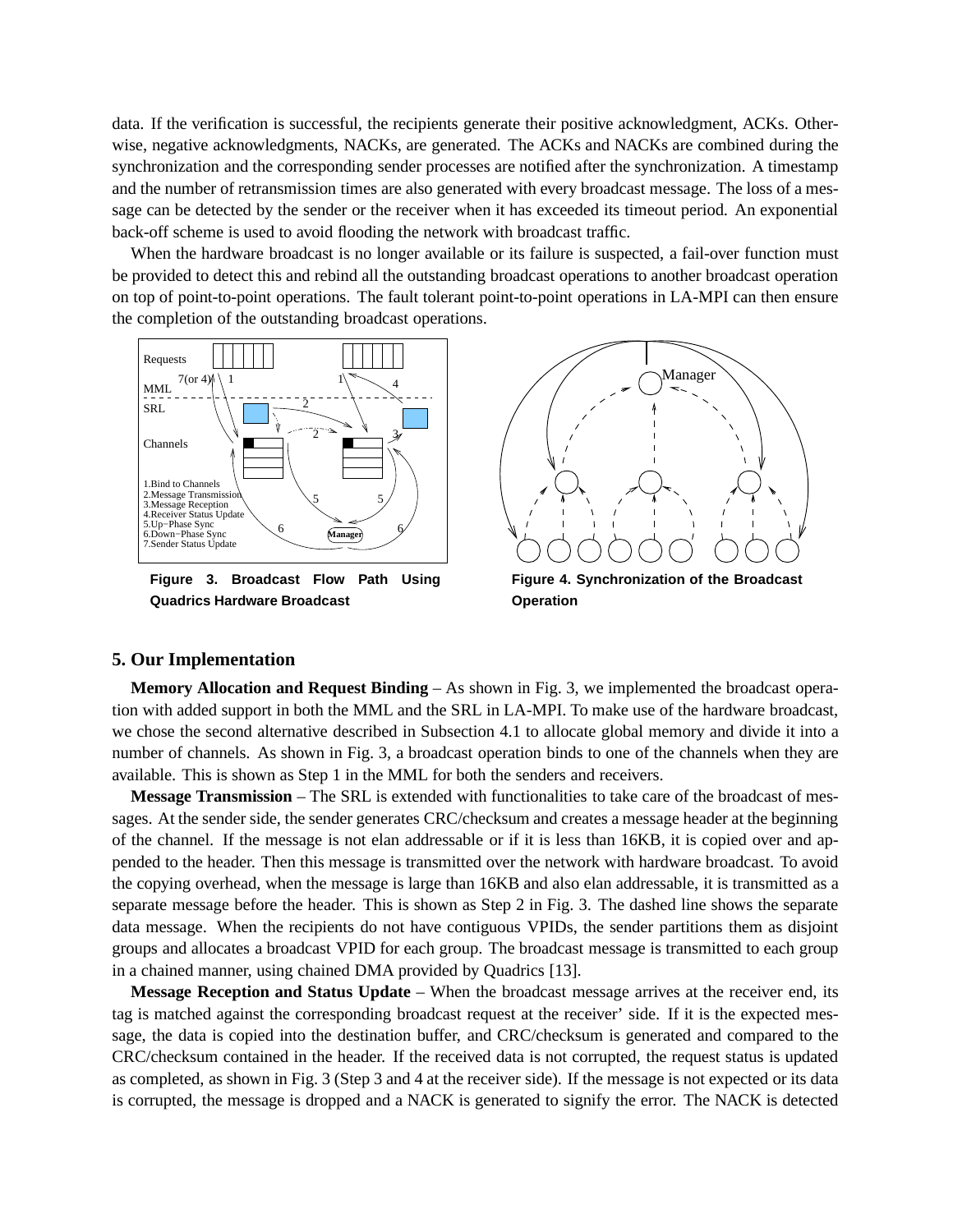and corrected later during the synchronization. At the sender side, if the message is buffered in the channel buffer, it also updates the MML request status as completed, shown in Fig. 3, Step 4 at the sender side. Otherwise, it has to wait until it is notified that all receivers have received the data through synchronization.

**Synchronization and Status Update** – As discussed in the subsection 4.3, we chose to take the treebased algorithm for the synchronization, and leave the hardware global test-and-set for later optimization. We use a delayed synchronization scheme, in which the synchronization is only triggered when the system is running out of broadcast channels. The use of broadcast channels is also synchronized. As shown in Fig. 4, we use a balanced tree to perform UP phase synchronization following the approach described in [12, 13]. Every process updates its status to its parent with an ACK or a NACK, and the manager process at the root of the tree combines all the acknowledgments. This is shown in Fig. 3 as Step 5. During the DOWN phase of synchronization, the manager process broadcasts its result using the same broadcast approach described in Subsection 4.2. This is shown in Fig. 3 as Step 6. The two-phase synchronization is also shown in Fig. 4 in more detail. With successful synchronization, each process updates its channel state and progresses to the next round of broadcast operations and synchronization, and so on.

**Retransmission and Reliability** – When a NACK is received, the manager process makes no distinction about which operation has been successfully transmitted and it notifies all the processes that there is a transmission error since last synchronization. A process then retransmits a message, for which it is the sender. A receiving process that has received data correctly will ignore the repeated message based on its channel states. But it still cannot reuse the channel because the synchronization fails to update its channel state and releases the channel. This approach implies that the retransmission process will be very time consuming and possibly repeat some successfully completed broadcast operations. Taking into account of the high reliability of the Quadrics interconnect, this is acceptable because it can speed up the successful transmission by freeing processes from frequent synchronization. And since the possibility for the retransmission is very rare, the cost for a possible retransmission can very well be contained by the benefits from saved synchronization. When a message happens to be lost, the sender (or the receiver) detects it with its timestamp, or the manager can detect it when it fails to make progress through synchronization. In either case, the retransmission gets triggered for the broadcast operation. If there is a failure of the hardware broadcast communication, a generic broadcast operation on top of point-to-point operations takes care of the failed broadcast operations.

**Shared Memory Support** – LA-MPI has a highly optimized shared memory communication implementation. Processes on the same node exchange messages through the shared memory. For a broadcast operation, one process on an SMP node first participates in the off-host communication that requires the network. Once the off-host communication is completed, these processes perform an on-host communication with the other processes on the same node through the shared memory. This shared memory support is also incorporated into the hardware-based broadcast algorithm.

#### **6. Performance Evaluation**

In this section, we describe the performance evaluation of the broadcast algorithm. We have evaluated the implementation on a TRU64 quad-1.25GHz alpha cluster, which is equipped with Quadrics interconnect, composed of a dimension four switch, Elite-256, and QM-400 cards. On the same system, we have also measured the performance of the broadcast implementation by QSW for MPICH [7], and HP's for Alaska MPI. For the experiments in the subsections 6.3 and 6.4, we have used an eight-node cluster of quad-700MHz Pentium-III. An Elan3 QM-400 card is attached to each node and links to a quaternary fat tree switch of dimension two, Elite-16.

Our tests are performed by having the processes first warmed up with 20 broadcast operations. Then a sample size of 1000 broadcast operations are performed after a barrier synchronization. This is repeated for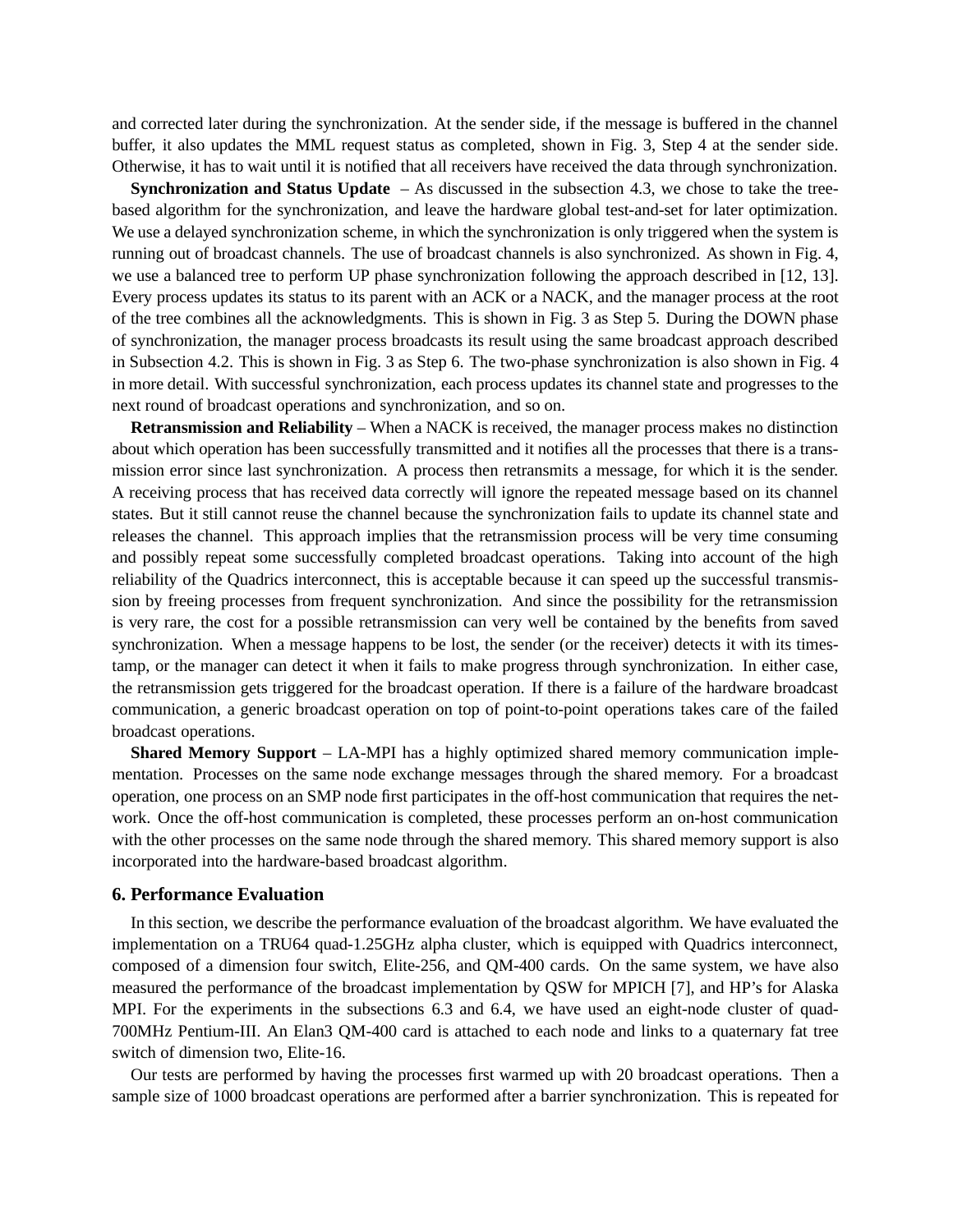100 samples, each again performed after a barrier. The time for performing each sample is recorded. With statistical analysis on these samples, we derive the average time for a broadcast operation as the latency. The same test is used to measure the performance of MPICH and Alaska MPI broadcast operation, which uses the hardware broadcast communication.

#### **6.1. Broadcast Latency**

We measured the broadcast latency over 128 processes on a contiguous 32-node cluster. As shown in Fig. 5, the new algorithm in LA-MPI (LA-MPI HW) significantly reduces broadcast latency, compared to the original algorithm. This is to be expected because the new broadcast algorithm takes advantage of the hardware broadcast. As also shown in Fig. 5(a), this broadcast algorithm outperforms the algorithms implemented for MPICH by QSW [13] and HP's for Alaska MPI. This is because, for messages  $\leq$  16KB, the new algorithm reduces the frequency of global buffer synchronization to only once every 16 broadcast operations. Hence, the synchronization cost is amortized across different broadcast operations.



#### **6.2. Broadcast Scalability**

Scalability is an important feature of any collective operation. To evaluate the scalability of the broadcast operation with different system sizes, we performed the same test with varying number of processes. Fig. 6 shows the broadcast latency for an 8-byte message over different number of processes. Compared to the original generic algorithm in LA-MPI, the new broadcast algorithm scales better. When compared to MPICH or Alaska MPI, the similar scalability is also observed.

## **6.3. Impact of the Number of Broadcast Channels**

As discussed in Subsection 4.3, the synchronization needed to maintain the consistency of the global buffers can be delayed with a large set of global buffers. With this approach, the synchronization cost can be amortized over a set of broadcast operations.

To gain insights into the performance of the broadcast algorithm, it is beneficial to find out the impact of providing different number of broadcast channels. We measured the broadcast latency of the broadcast operation with different number of channels over 8 processes on an 8-node system. As shown in Fig. 7, with two channels, the broadcast latency is  $17.1 \mu s$  for 8-byte messages. The latency is reduced when more channels are provided. When sixteen channels are provided, this latency is reduced to  $4.3\mu s$ . Thus the synchronization cost is about  $13\mu s$ . By using 16 channels, it is indeed amortized into multiple operations.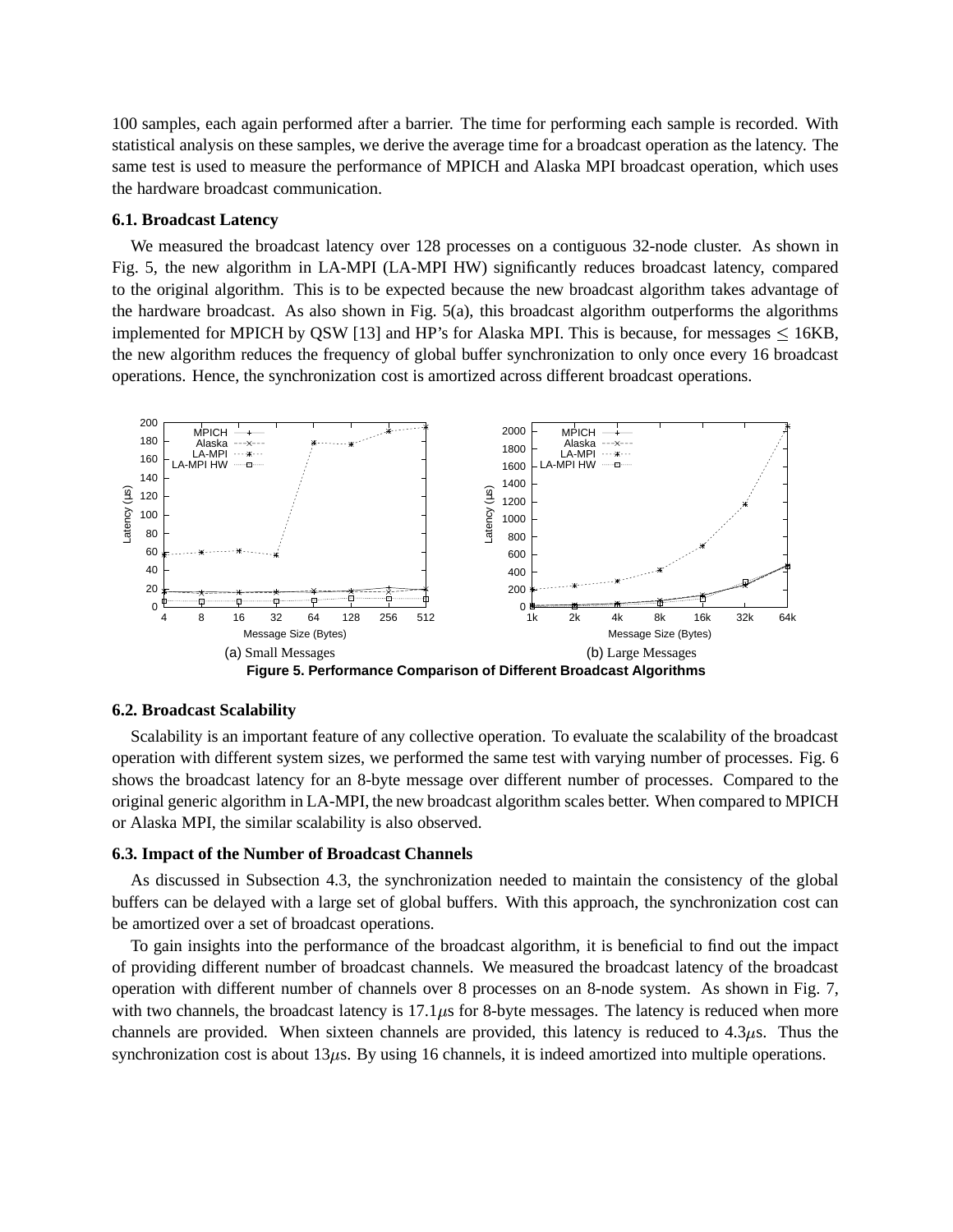

**Figure 6. Broadcast Scalability with Different System Sizes**



**Figure 7. Impact of the Number of Broadcast Channels**

# **6.4. Cost of Reliability**

While the QSW [13] implementation for MPICH [7] and HP's for Alaska MPI leaves the issue of reliable data delivery to the Quadrics hardware, LA-MPI ensures end-to-end fault-tolerant message passing. This broadcast algorithm also allows the option to turn on the reliability. Under the reliable running mode, broadcast messages are retransmitted if any error occurs. The overhead of reliability can be measured when LA-MPI is running under the reliable mode. As shown in Fig. 8(a) the reliability cost is about  $1\mu s$  for messages  $\leq$  256 bytes. This indicates that the added reliability has a little impact to the overall broadcast performance. But it has a significant impact to large message broadcast operations, as shown in Fig. 8(b). This is to be expected because the generation and validation of CRC/checksum for large messages takes a significant amount of time.



# **7. Conclusions and Future Work**

LA-MPI [6] is a high performance thread-safe implementation of the Message Passing Interface (MPI) library, designed for fault-tolerant message passing over terascale clusters. Currently, LA-MPI broadcast implementation is a generic spanning-tree based algorithm on top of point-to-point messaging, which does not exploit the benefits of Quadrics hardware broadcast communication.

In this paper, we take on the challenge of incorporating Quadrics hardware broadcast communication into LA-MPI to provide an efficient broadcast operation. We then describe the benefits and limitations of